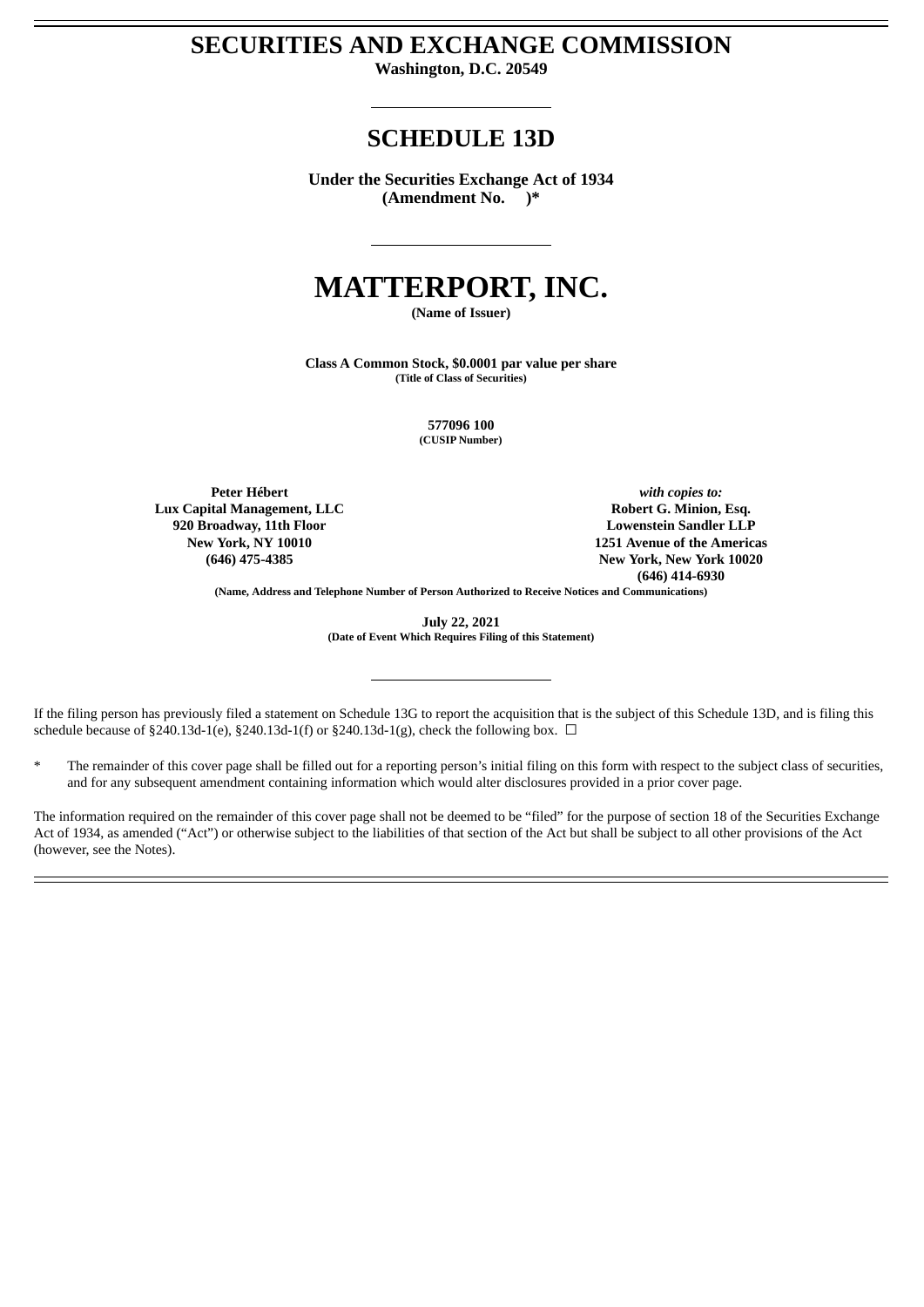CUSIP No. 577096 100 **13D** Page 1 of 14 pages

| 1.                                                                                      |                                             |                     | Names of reporting persons                                                           |  |
|-----------------------------------------------------------------------------------------|---------------------------------------------|---------------------|--------------------------------------------------------------------------------------|--|
|                                                                                         | Lux Ventures Partners III, LLC              |                     |                                                                                      |  |
| Check the appropriate box if a member of a group (see instructions)<br>2.<br>(b) $\Box$ |                                             |                     |                                                                                      |  |
|                                                                                         | (a) $\Box$                                  |                     |                                                                                      |  |
| 3.                                                                                      |                                             | <b>SEC Use Only</b> |                                                                                      |  |
| 4.                                                                                      | Source of funds (see instructions)          |                     |                                                                                      |  |
|                                                                                         | $\rm AF$                                    |                     |                                                                                      |  |
| 5.                                                                                      |                                             |                     | Check if disclosure of legal proceedings is required pursuant to Items 2(d) or 2(e)  |  |
|                                                                                         | $\Box$                                      |                     |                                                                                      |  |
| 6.                                                                                      |                                             |                     | Citizenship or place of organization                                                 |  |
|                                                                                         | Delaware                                    |                     |                                                                                      |  |
|                                                                                         |                                             | 7.                  | Sole voting power                                                                    |  |
|                                                                                         | Number of                                   |                     | $\overline{0}$                                                                       |  |
|                                                                                         | shares                                      |                     | Shared voting power                                                                  |  |
|                                                                                         | beneficially<br>owned by                    |                     | 17,632,932*                                                                          |  |
|                                                                                         | each<br>reporting                           | 9.                  | Sole dispositive power                                                               |  |
|                                                                                         | person                                      |                     | $\overline{0}$                                                                       |  |
|                                                                                         | with                                        | 10.                 | Shared dispositive power                                                             |  |
|                                                                                         |                                             |                     | 17,632,932*                                                                          |  |
| 11.                                                                                     |                                             |                     | Aggregate amount beneficially owned by each reporting person                         |  |
|                                                                                         | 17,632,932*                                 |                     |                                                                                      |  |
| 12.                                                                                     |                                             |                     | Check if the aggregate amount in Row (11) excludes certain shares (see instructions) |  |
|                                                                                         | $\Box$                                      |                     |                                                                                      |  |
| 13.                                                                                     |                                             |                     | Percent of class represented by amount in Row (11)                                   |  |
|                                                                                         | $7.3\%*$                                    |                     |                                                                                      |  |
| 14.                                                                                     | Type of reporting person (see instructions) |                     |                                                                                      |  |
|                                                                                         | HC                                          |                     |                                                                                      |  |

Lux Ventures III, L.P. ("LVIII") directly owns 17,624,261 shares of Class A common stock, par value \$0.0001 per share ("Common Stock") of Matterport, Inc. (the "Issuer"), and Lux Ventures III Special Founders Funds, L.P. ("LVIIISF") directly owns 8,671 shares of Common Stock collectively representing approximately 7.3% of the 241,956,778 shares of Common Stock outstanding as of July 22, 2021, as reported in the Issuer's Current Report on Form 8-K, filed with the Securities and Exchange Commission on July 28, 2021. Lux Venture Partners III, LLC ("LVPIII") is the general partner of each of LVIII and LVIIISF and exercises voting and dispositive power over the shares of Common Stock owned by each of LVIII and LVIIISF. Peter Hébert and Josh Wolfe are the individual managing members of LVPIII and may be deemed to beneficially own the 17,624,261 shares of Common Stock owned directly by LVIII and the 8,671 shares of Common Stock owned directly by LVIIIFS, or, collectively, 7.3% of the shares of Common Stock deemed issued and outstanding as of the filing date of July 22, 2021, as reported in the Issuer's Current Report on Form 8-K, filed with the Securities and Exchange Commission on July 28, 2021.

This report shall not be deemed an admission that LVPIII is the beneficial owner of such securities for purposes of Section 13(d) or 13(g) of the Act and LVPIII disclaims ownership of such securities except to the extent of its pecuniary interest therein.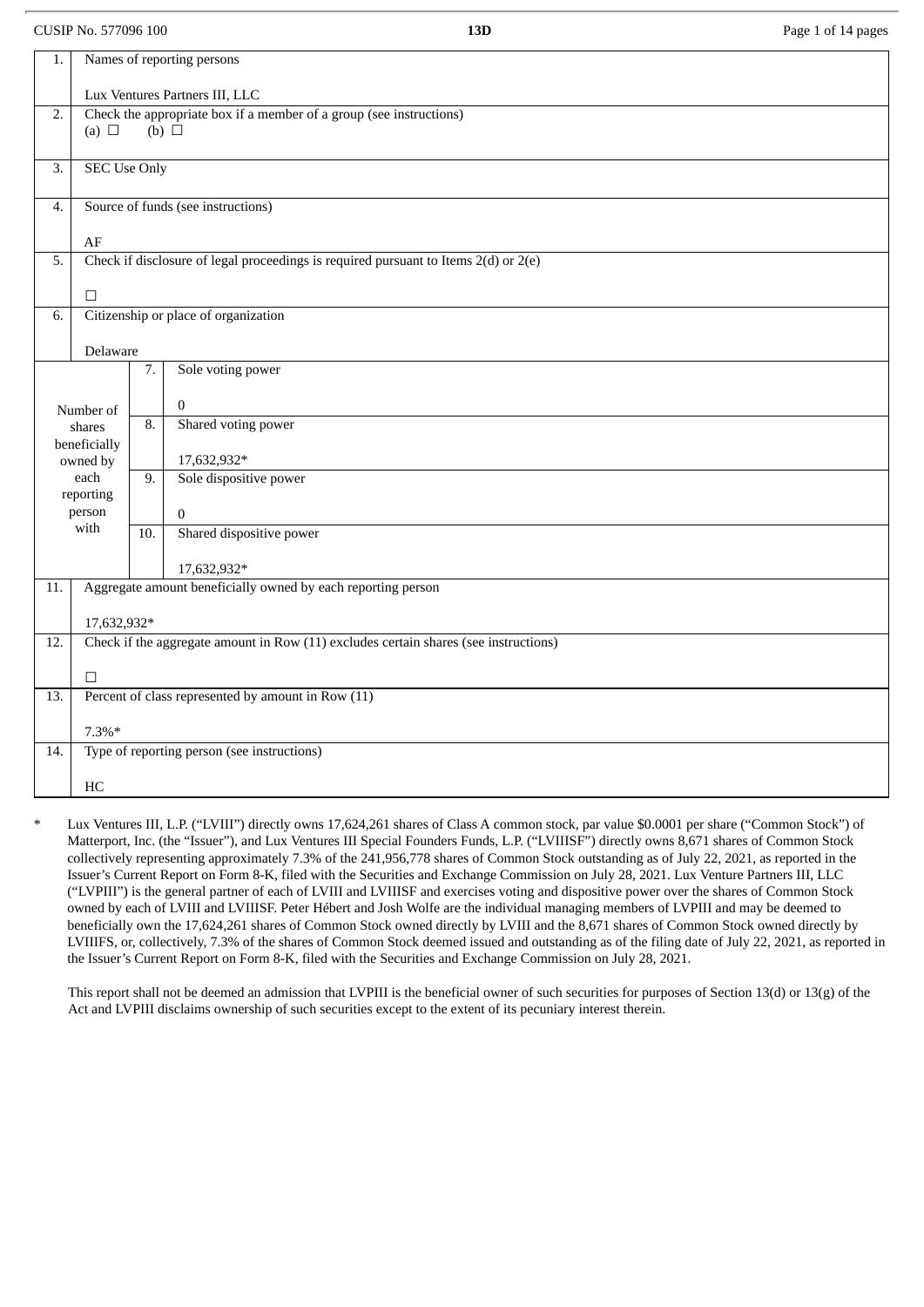CUSIP No. 577096 100 **13D** Page 2 of 14 pages

| 1.                      |                                    |                   | Names of reporting persons                                                           |  |
|-------------------------|------------------------------------|-------------------|--------------------------------------------------------------------------------------|--|
|                         | Lux Ventures III, L.P.             |                   |                                                                                      |  |
| 2.                      | (a) $\Box$                         |                   | Check the appropriate box if a member of a group (see instructions)<br>(b) $\Box$    |  |
|                         |                                    |                   |                                                                                      |  |
| 3.                      | <b>SEC Use Only</b>                |                   |                                                                                      |  |
| 4.                      | Source of funds (see instructions) |                   |                                                                                      |  |
|                         | WC                                 |                   |                                                                                      |  |
| 5.                      |                                    |                   | Check if disclosure of legal proceedings is required pursuant to Items 2(d) or 2(e)  |  |
|                         | $\Box$                             |                   |                                                                                      |  |
| 6.                      |                                    |                   | Citizenship or place of organization                                                 |  |
|                         | Delaware                           |                   |                                                                                      |  |
| Sole voting power<br>7. |                                    |                   |                                                                                      |  |
|                         | Number of                          |                   | 17,624,261*                                                                          |  |
| shares                  |                                    | 8.                | Shared voting power                                                                  |  |
|                         | beneficially<br>owned by           |                   | $\bf{0}$                                                                             |  |
|                         | each                               |                   | Sole dispositive power                                                               |  |
|                         | reporting<br>person                |                   | 17,624,261*                                                                          |  |
|                         | with                               | $\overline{10}$ . | Shared dispositive power                                                             |  |
|                         |                                    |                   | $\mathbf{0}$                                                                         |  |
| 11.                     |                                    |                   | Aggregate amount beneficially owned by each reporting person                         |  |
|                         | 17,624,261*                        |                   |                                                                                      |  |
| 12.                     |                                    |                   | Check if the aggregate amount in Row (11) excludes certain shares (see instructions) |  |
|                         | $\Box$                             |                   |                                                                                      |  |
| 13.                     |                                    |                   | Percent of class represented by amount in Row (11)                                   |  |
|                         | $7.3\%*$                           |                   |                                                                                      |  |
| 14.                     |                                    |                   | Type of reporting person (see instructions)                                          |  |
|                         | PN                                 |                   |                                                                                      |  |

LVIII directly owns 17,624,261 shares of Common Stock, representing approximately 7.3% of the 241,956,778 shares of Common Stock outstanding as of July 22, 2021, as reported in the Issuer's Current Report on Form 8-K, filed with the Securities and Exchange Commission on July 28, 2021. LVPIII is the general partner of LVIII and exercises voting and dispositive power over the shares of Common Stock owned by LVIII. Peter Hébert and Josh Wolfe are the individual managing members of LVPIII and may be deemed to beneficially own the 17,624,261 shares of the Common Stock owned directly by LVIII, or 7.3% of the shares of Common Stock deemed issued and outstanding as of the Report Date.

This report shall not be deemed an admission that LVIII is the beneficial owner of such securities for purposes of Section 13(d) or 13(g) of the Act and LVIII disclaims beneficial ownership of such securities except to the extent of its pecuniary interest therein.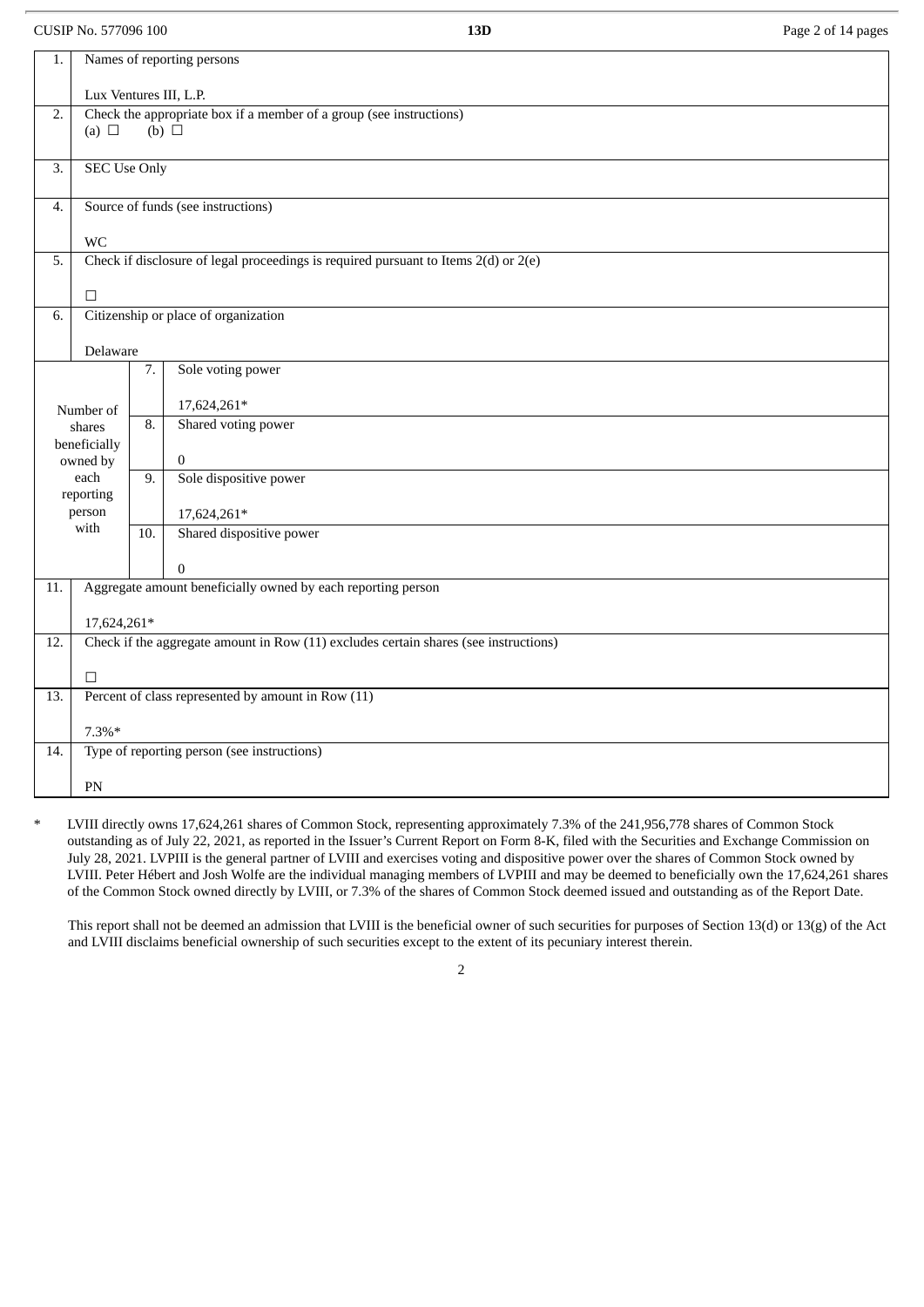CUSIP No. 577096 100 **13D** Page 3 of 14 pages

| 1.               |                                              |     | Names of reporting persons                                                              |
|------------------|----------------------------------------------|-----|-----------------------------------------------------------------------------------------|
|                  | Lux Ventures III Special Founders Fund, L.P. |     |                                                                                         |
| $\overline{2}$ . |                                              |     | Check the appropriate box if a member of a group (see instructions)                     |
|                  | (a) $\Box$                                   |     | (b) $\Box$                                                                              |
| 3.               | <b>SEC Use Only</b>                          |     |                                                                                         |
|                  |                                              |     |                                                                                         |
| 4.               |                                              |     | Source of funds (see instructions)                                                      |
|                  | <b>WC</b>                                    |     |                                                                                         |
| 5.               |                                              |     | Check if disclosure of legal proceedings is required pursuant to Items $2(d)$ or $2(e)$ |
|                  |                                              |     |                                                                                         |
|                  | $\Box$                                       |     |                                                                                         |
| 6.               |                                              |     | Citizenship or place of organization                                                    |
|                  | Delaware                                     |     |                                                                                         |
|                  |                                              | 7.  | Sole voting power                                                                       |
|                  |                                              |     |                                                                                         |
|                  | Number of                                    |     | 8,671*                                                                                  |
|                  | shares                                       |     | Shared voting power                                                                     |
|                  | beneficially<br>owned by                     |     | $\mathbf{0}$                                                                            |
|                  | each                                         |     | Sole dispositive power                                                                  |
|                  | reporting                                    |     |                                                                                         |
|                  | person                                       |     | $8,671*$                                                                                |
|                  | with                                         | 10. | Shared dispositive power                                                                |
|                  |                                              |     | $\boldsymbol{0}$                                                                        |
| 11.              |                                              |     | Aggregate amount beneficially owned by each reporting person                            |
|                  |                                              |     |                                                                                         |
| 12.              | 8,671*                                       |     | Check if the aggregate amount in Row (11) excludes certain shares (see instructions)    |
|                  |                                              |     |                                                                                         |
|                  | $\Box$                                       |     |                                                                                         |
| 13.              |                                              |     | Percent of class represented by amount in Row (11)                                      |
|                  | $< 0.1\%$ *                                  |     |                                                                                         |
| 14.              |                                              |     | Type of reporting person (see instructions)                                             |
|                  |                                              |     |                                                                                         |
|                  | PN                                           |     |                                                                                         |

LVIIISF directly owns 8,671 shares of Common Stock, representing less than 0.1% of the 241,956,778 shares of Common Stock outstanding as of July 22, 2021, as reported in the Issuer's Current Report on Form 8-K, filed with the Securities and Exchange Commission on July 28, 2021. LVPIII is the general partner of LVIIISF and exercises voting and dispositive power over the shares of Common Stock owned by LVIIISF. Peter Hébert and Josh Wolfe are the individual managing members of LVPIII and may be deemed to beneficially own the 8,671 shares of the Common Stock owned directly by LVIIISF, or less than 0.1% of the shares of Common Stock deemed issued and outstanding as of the Report Date.

This report shall not be deemed an admission that LVIIISF is the beneficial owner of such securities for purposes of Section 13(d) or 13(g) of the Act and LVIIISF disclaims beneficial ownership of such securities except to the extent of its pecuniary interest therein.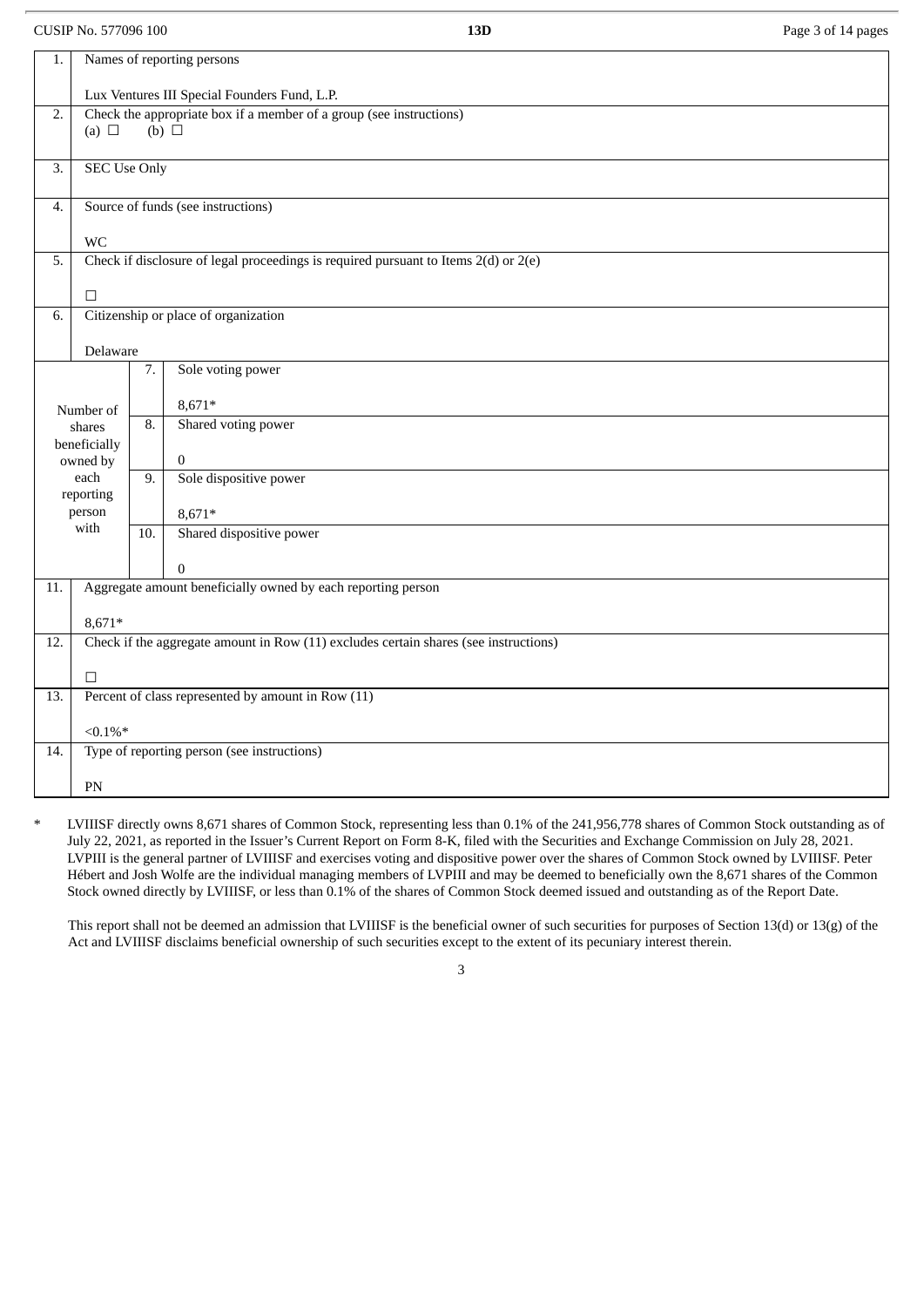CUSIP No. 577096 100 **13D** Page 4 of 14 pages

| 1.                                                                        |                                             |                   | Names of reporting persons                                                              |  |
|---------------------------------------------------------------------------|---------------------------------------------|-------------------|-----------------------------------------------------------------------------------------|--|
|                                                                           | Lux Co-Invest Partners, LLC                 |                   |                                                                                         |  |
| Check the appropriate box if a member of a group (see instructions)<br>2. |                                             |                   |                                                                                         |  |
|                                                                           | (a) $\Box$<br>$(b)$ $\square$               |                   |                                                                                         |  |
| 3.                                                                        | <b>SEC Use Only</b>                         |                   |                                                                                         |  |
| 4.                                                                        | Source of funds (see instructions)          |                   |                                                                                         |  |
|                                                                           | $\rm AF$                                    |                   |                                                                                         |  |
| 5.                                                                        |                                             |                   | Check if disclosure of legal proceedings is required pursuant to Items $2(d)$ or $2(e)$ |  |
|                                                                           | $\Box$                                      |                   |                                                                                         |  |
| 6.                                                                        |                                             |                   | Citizenship or place of organization                                                    |  |
|                                                                           | Delaware                                    |                   |                                                                                         |  |
|                                                                           |                                             | 7.                | Sole voting power                                                                       |  |
|                                                                           |                                             |                   | $\overline{0}$                                                                          |  |
|                                                                           | Number of<br>shares                         |                   | Shared voting power                                                                     |  |
|                                                                           | beneficially                                |                   |                                                                                         |  |
|                                                                           | owned by<br>each                            |                   | 6,756,553*<br>Sole dispositive power                                                    |  |
|                                                                           | reporting<br>person                         |                   |                                                                                         |  |
|                                                                           | with                                        | $\overline{10}$ . | $\overline{0}$<br>Shared dispositive power                                              |  |
|                                                                           |                                             |                   |                                                                                         |  |
| 11.                                                                       |                                             |                   | 6,756,553*<br>Aggregate amount beneficially owned by each reporting person              |  |
|                                                                           |                                             |                   |                                                                                         |  |
| 12.                                                                       | 6,756,553*                                  |                   | Check if the aggregate amount in Row (11) excludes certain shares (see instructions)    |  |
|                                                                           |                                             |                   |                                                                                         |  |
| 13.                                                                       | $\Box$                                      |                   | Percent of class represented by amount in Row (11)                                      |  |
|                                                                           |                                             |                   |                                                                                         |  |
| 14.                                                                       | $2.8\%*$                                    |                   |                                                                                         |  |
|                                                                           | Type of reporting person (see instructions) |                   |                                                                                         |  |
|                                                                           | HC                                          |                   |                                                                                         |  |

Lux Co-Invest Opportunities, L.P. ("LCIO") directly owns 6,756,553 shares of Common Stock, representing approximately 2.8% of the 241,956,778 shares of Common Stock outstanding as of July 22, 2021, as reported in the Issuer's Current Report on Form 8-K, filed with the Securities and Exchange Commission on July 28, 2021. Lux Co-Invest Partners, LLC ("LCIP") is the general partner of LCIO and exercises voting and dispositive power over the shares of Common Stock owned by LCIO. Peter Hébert and Josh Wolfe are the individual managing members of LCIP and may be deemed to beneficially own the 6,756,553 shares of Common Stock owned directly by LCIO, or 2.8% of the shares of Common Stock deemed issued and outstanding as of July 22, 2021, as reported in the Issuer's Current Report on Form 8-K, filed with the Securities and Exchange Commission on July 28, 2021, or 2.8% of the shares of Common Stock deemed issued and outstanding as of the Report Date.

This report shall not be deemed an admission that LCIP is the beneficial owner of such securities for purposes of Section 13(d) or 13(g) of the Act and LCIP disclaims beneficial ownership of such securities except to the extent of its pecuniary interest therein.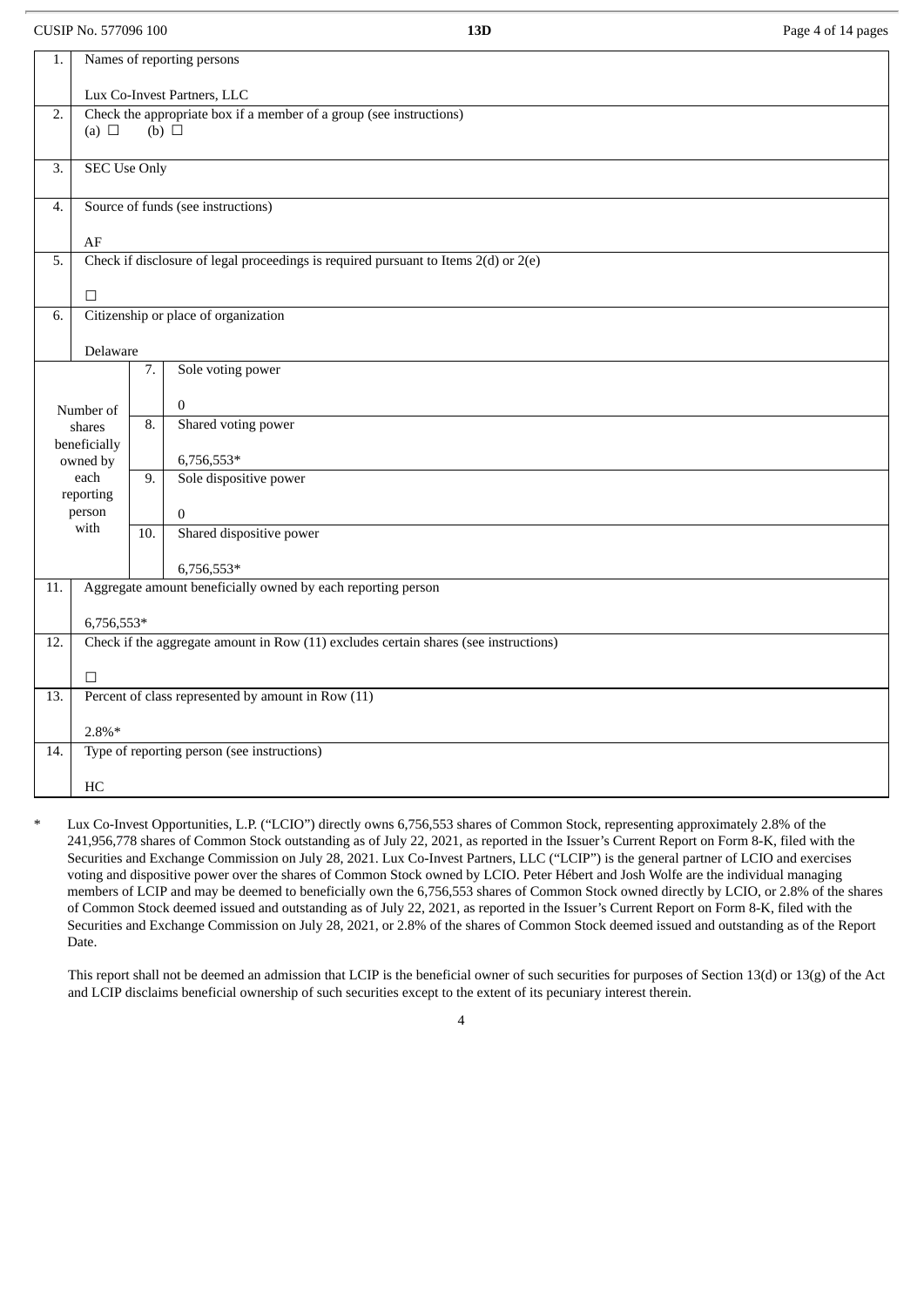CUSIP No. 577096 100 **13D** Page 5 of 14 pages

| 1.               |                                                                                                 |                   | Names of reporting persons                                                           |  |
|------------------|-------------------------------------------------------------------------------------------------|-------------------|--------------------------------------------------------------------------------------|--|
|                  | Lux Co-Invest Opportunities, L.P.                                                               |                   |                                                                                      |  |
| $\overline{2}$ . | Check the appropriate box if a member of a group (see instructions)<br>(b) $\Box$<br>(a) $\Box$ |                   |                                                                                      |  |
| 3.               | <b>SEC Use Only</b>                                                                             |                   |                                                                                      |  |
| 4.               | Source of funds (see instructions)                                                              |                   |                                                                                      |  |
|                  | <b>WC</b>                                                                                       |                   |                                                                                      |  |
| 5.               |                                                                                                 |                   | Check if disclosure of legal proceedings is required pursuant to Items 2(d) or 2(e)  |  |
|                  | $\Box$                                                                                          |                   |                                                                                      |  |
| 6.               |                                                                                                 |                   | Citizenship or place of organization                                                 |  |
|                  | Delaware                                                                                        |                   |                                                                                      |  |
|                  |                                                                                                 | 7.                | Sole voting power                                                                    |  |
|                  |                                                                                                 |                   | 6,756,553*                                                                           |  |
|                  | Number of<br>shares                                                                             |                   | Shared voting power                                                                  |  |
|                  | beneficially<br>owned by                                                                        |                   | $\boldsymbol{0}$                                                                     |  |
|                  | each                                                                                            |                   | Sole dispositive power                                                               |  |
|                  | reporting<br>person                                                                             |                   | 6,756,553*                                                                           |  |
|                  | with                                                                                            | $\overline{10}$ . | Shared dispositive power                                                             |  |
|                  |                                                                                                 |                   | $\overline{0}$                                                                       |  |
| 11.              |                                                                                                 |                   | Aggregate amount beneficially owned by each reporting person                         |  |
|                  | 6,756,553*                                                                                      |                   |                                                                                      |  |
| 12.              |                                                                                                 |                   | Check if the aggregate amount in Row (11) excludes certain shares (see instructions) |  |
|                  | $\Box$                                                                                          |                   |                                                                                      |  |
| 13.              |                                                                                                 |                   | Percent of class represented by amount in Row (11)                                   |  |
|                  |                                                                                                 |                   |                                                                                      |  |
| 14.              | $2.8\%*$                                                                                        |                   | Type of reporting person (see instructions)                                          |  |
|                  |                                                                                                 |                   |                                                                                      |  |
|                  | PN                                                                                              |                   |                                                                                      |  |

LCIO directly owns 6,756,553 shares of Common Stock, representing approximately 2.8% of the 241,956,778 shares of Common Stock outstanding as of July 22, 2021, as reported in the Issuer's Current Report on Form 8-K, filed with the Securities and Exchange Commission on July 28, 2021. LCIP is the general partner of LCIO and exercises voting and dispositive power over the shares of Common Stock owned by LCIO. The Individual Managers may be deemed to beneficially own the 6,756,553 shares of the Common Stock owned directly by LCIO or 2.8% of the shares of Common Stock deemed issued and outstanding as of the Report Date.

This report shall not be deemed an admission that LCIO is the beneficial owner of such securities for purposes of Section 13(d) or 13(g) of the Act and LCIO disclaims beneficial ownership of such securities except to the extent of its pecuniary interest therein.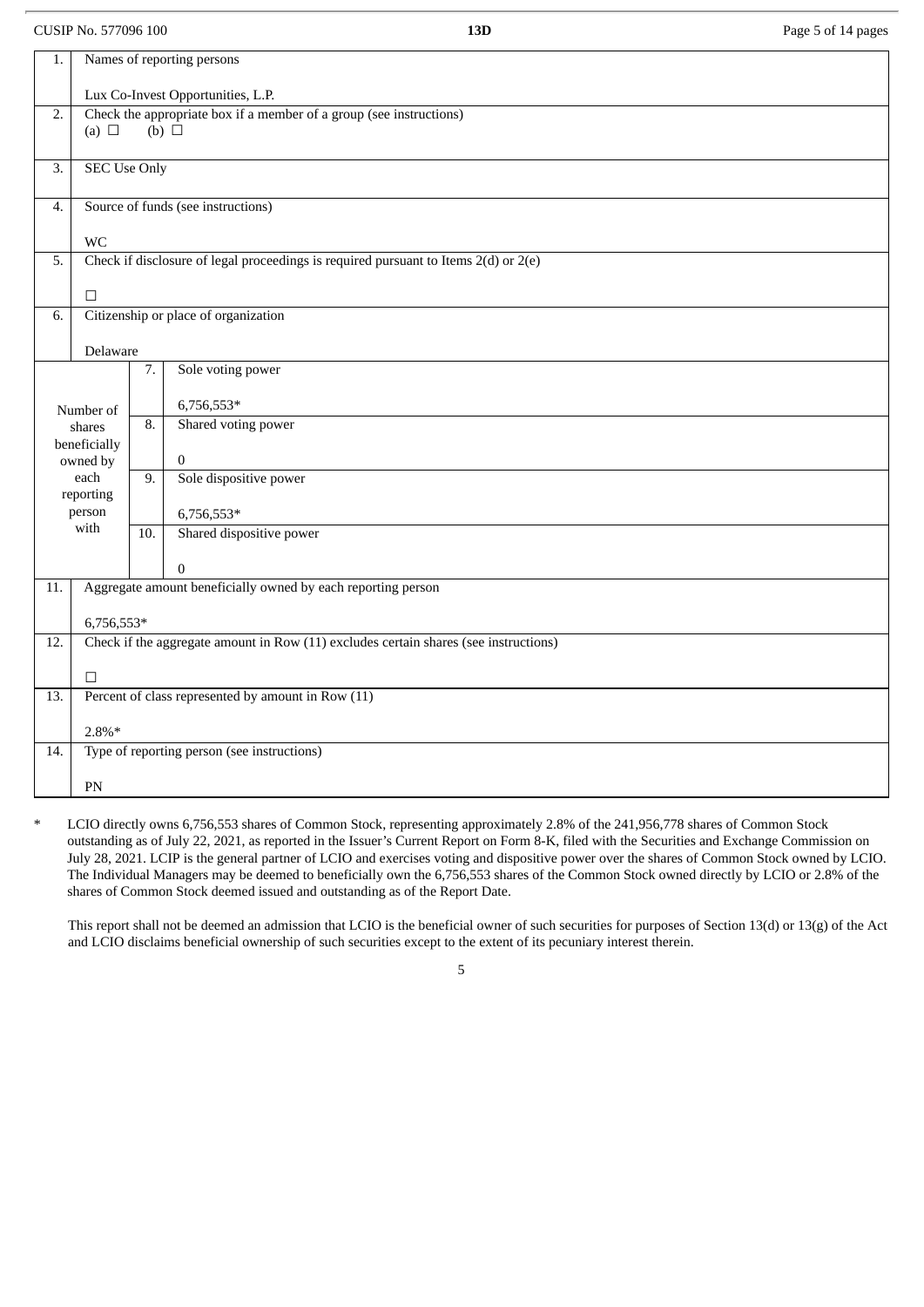CUSIP No. 577096 100 **13D** Page 6 of 14 pages

| 1.               |                                             |     | Names of reporting persons                                                              |  |  |  |
|------------------|---------------------------------------------|-----|-----------------------------------------------------------------------------------------|--|--|--|
|                  | Lux Ventures Partners Cayman III, LLC       |     |                                                                                         |  |  |  |
| 2.               | (a) $\Box$                                  |     | Check the appropriate box if a member of a group (see instructions)<br>(b) $\Box$       |  |  |  |
|                  |                                             |     |                                                                                         |  |  |  |
| $\overline{3}$ . | <b>SEC Use Only</b>                         |     |                                                                                         |  |  |  |
| 4.               | Source of funds (see instructions)          |     |                                                                                         |  |  |  |
| $\rm AF$         |                                             |     |                                                                                         |  |  |  |
| 5.               |                                             |     | Check if disclosure of legal proceedings is required pursuant to Items $2(d)$ or $2(e)$ |  |  |  |
|                  | $\Box$                                      |     |                                                                                         |  |  |  |
| 6.               |                                             |     | Citizenship or place of organization                                                    |  |  |  |
|                  | Cayman Islands                              |     |                                                                                         |  |  |  |
| 7.               |                                             |     | Sole voting power                                                                       |  |  |  |
|                  | Number of                                   |     | $\overline{0}$                                                                          |  |  |  |
|                  | shares                                      |     | Shared voting power                                                                     |  |  |  |
|                  | beneficially<br>owned by                    |     | 836,169*                                                                                |  |  |  |
|                  | each<br>reporting                           | 9.  | Sole dispositive power                                                                  |  |  |  |
|                  | person                                      |     | $\boldsymbol{0}$                                                                        |  |  |  |
|                  | with                                        | 10. | Shared dispositive power                                                                |  |  |  |
|                  |                                             |     | 836,169*                                                                                |  |  |  |
| 11.              |                                             |     | Aggregate amount beneficially owned by each reporting person                            |  |  |  |
|                  | 836,169*                                    |     |                                                                                         |  |  |  |
| 12.              |                                             |     | Check if the aggregate amount in Row (11) excludes certain shares (see instructions)    |  |  |  |
|                  | $\Box$                                      |     |                                                                                         |  |  |  |
| 13.              |                                             |     | Percent of class represented by amount in Row (11)                                      |  |  |  |
|                  | $0.3\%*$                                    |     |                                                                                         |  |  |  |
| 14.              | Type of reporting person (see instructions) |     |                                                                                         |  |  |  |
|                  | HC                                          |     |                                                                                         |  |  |  |

Lux Ventures Cayman III, L.P. ("LVCIII") directly owns 836,169 shares of Common Stock, representing approximately 0.3% of the 241,956,778 shares of Common Stock outstanding as of July 22, 2021, as reported in the Issuer's Current Report on Form 8-K, filed with the Securities and Exchange Commission on July 28, 2021. Lux Ventures Cayman Partners Cayman III, LLC ("LVCGP") is the general partner of LVCIII and exercises voting and dispositive power over the shares of Common Stock owned by LVCIII. Peter Hébert and Josh Wolfe are the individual managing members of LVCGP and may be deemed to beneficially own the 836,169 shares of Common Stock owned directly by LVCIII, or 0.3% of the shares of Common Stock deemed issued and outstanding as of July 22, 2021, as reported in the Issuer's Current Report on Form 8-K, filed with the Securities and Exchange Commission on July 28, 2021.

This report shall not be deemed an admission that LVCGP is the beneficial owner of such securities for purposes of Section 13(d) or 13(g) of the Act and LVCGP disclaims beneficial ownership of such securities except to the extent of its pecuniary interest therein.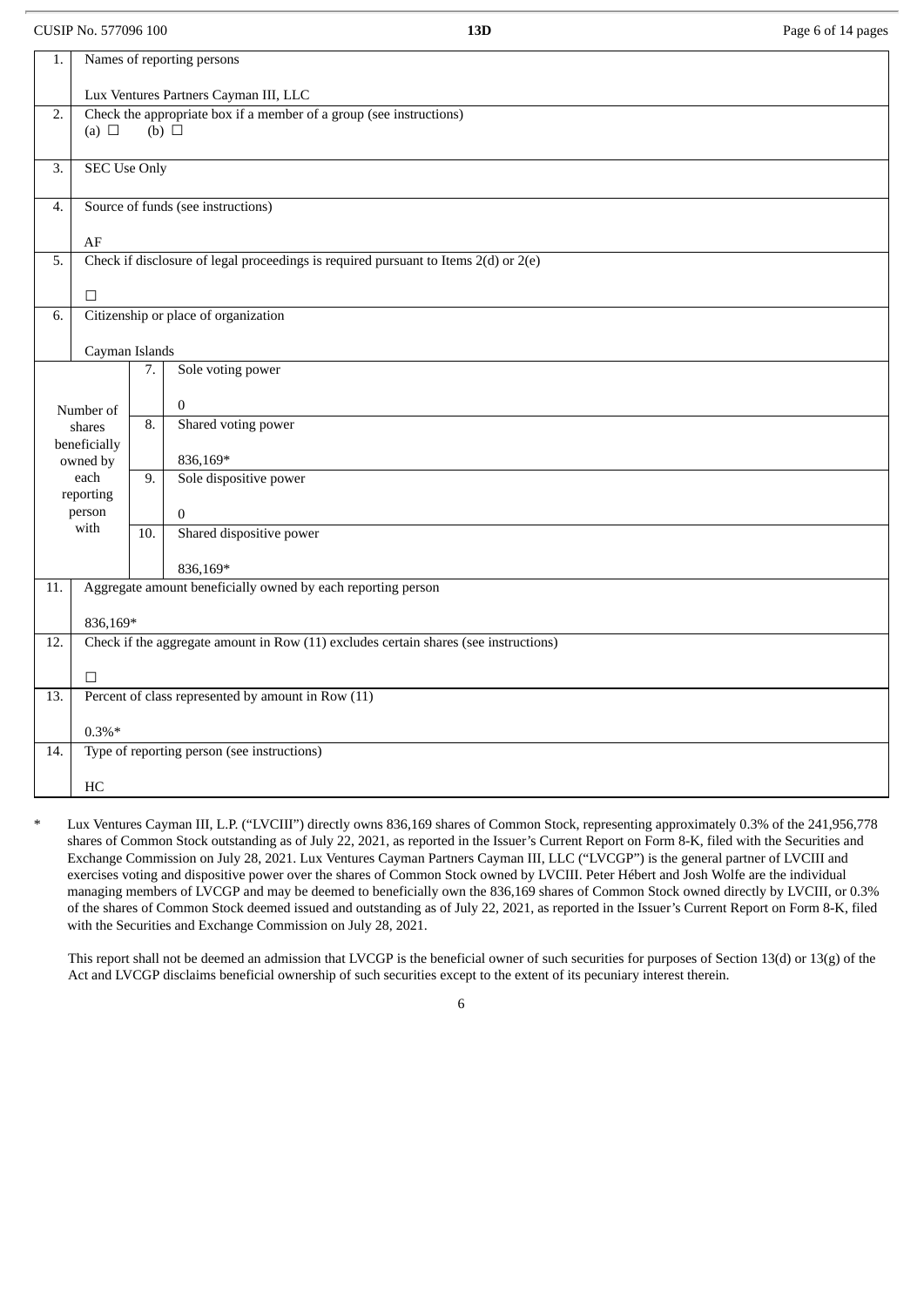CUSIP No. 577096 100 **13D** Page 7 of 14 pages

| 1.                                                                                                    | Names of reporting persons         |                   |                                                                                         |
|-------------------------------------------------------------------------------------------------------|------------------------------------|-------------------|-----------------------------------------------------------------------------------------|
|                                                                                                       | Lux Ventures Cayman III, L.P.      |                   |                                                                                         |
| Check the appropriate box if a member of a group (see instructions)<br>2.<br>(b) $\Box$<br>(a) $\Box$ |                                    |                   |                                                                                         |
|                                                                                                       |                                    |                   |                                                                                         |
| 3.                                                                                                    | <b>SEC Use Only</b>                |                   |                                                                                         |
| 4.                                                                                                    | Source of funds (see instructions) |                   |                                                                                         |
|                                                                                                       | O <sub>O</sub>                     |                   |                                                                                         |
| 5.                                                                                                    |                                    |                   | Check if disclosure of legal proceedings is required pursuant to Items $2(d)$ or $2(e)$ |
|                                                                                                       | $\Box$                             |                   |                                                                                         |
| 6.                                                                                                    |                                    |                   | Citizenship or place of organization                                                    |
|                                                                                                       | Cayman Islands                     |                   |                                                                                         |
|                                                                                                       |                                    | 7.                | Sole voting power                                                                       |
|                                                                                                       |                                    |                   | $\mathbf{0}$                                                                            |
|                                                                                                       | Number of<br>shares                |                   | Shared voting power                                                                     |
|                                                                                                       | beneficially                       |                   |                                                                                         |
|                                                                                                       | owned by<br>each                   |                   | 836,169<br>Sole dispositive power                                                       |
|                                                                                                       | reporting                          |                   |                                                                                         |
|                                                                                                       | person<br>with                     |                   | $\overline{0}$                                                                          |
|                                                                                                       |                                    | $\overline{10}$ . | Shared dispositive power                                                                |
|                                                                                                       |                                    |                   | 836,169                                                                                 |
| 11.                                                                                                   |                                    |                   | Aggregate amount beneficially owned by each reporting person                            |
|                                                                                                       | 836,169*                           |                   |                                                                                         |
| 12.                                                                                                   |                                    |                   | Check if the aggregate amount in Row (11) excludes certain shares (see instructions)    |
|                                                                                                       | $\Box$                             |                   |                                                                                         |
| 13.                                                                                                   |                                    |                   | Percent of class represented by amount in Row (11)                                      |
|                                                                                                       |                                    |                   |                                                                                         |
| 14.                                                                                                   | $0.3\%*$                           |                   | Type of reporting person (see instructions)                                             |
|                                                                                                       |                                    |                   |                                                                                         |
|                                                                                                       | PN                                 |                   |                                                                                         |

LVCIII directly owns 836,169 shares of Common Stock, representing approximately 0.3% of the 241,956,778 shares of Common Stock outstanding as of July 22, 2021, as reported in the Issuer's Current Report on Form 8-K, filed with the Securities and Exchange Commission on July 28, 2021. LVCGP is the general partner of LVCIII and exercises voting and dispositive power over the shares of Common Stock owned by LVCIII. The Individual Managers may be deemed to beneficially own the 836,169 shares of the Common Stock owned directly by LVCIII or 0.3% of the shares of Common Stock deemed issued and outstanding as of the Report Date.

This report shall not be deemed an admission that LVCIII is the beneficial owner of such securities for purposes of Section 13(d) or 13(g) of the Act and LVCIII disclaims beneficial ownership of such securities except to the extent of its pecuniary interest therein.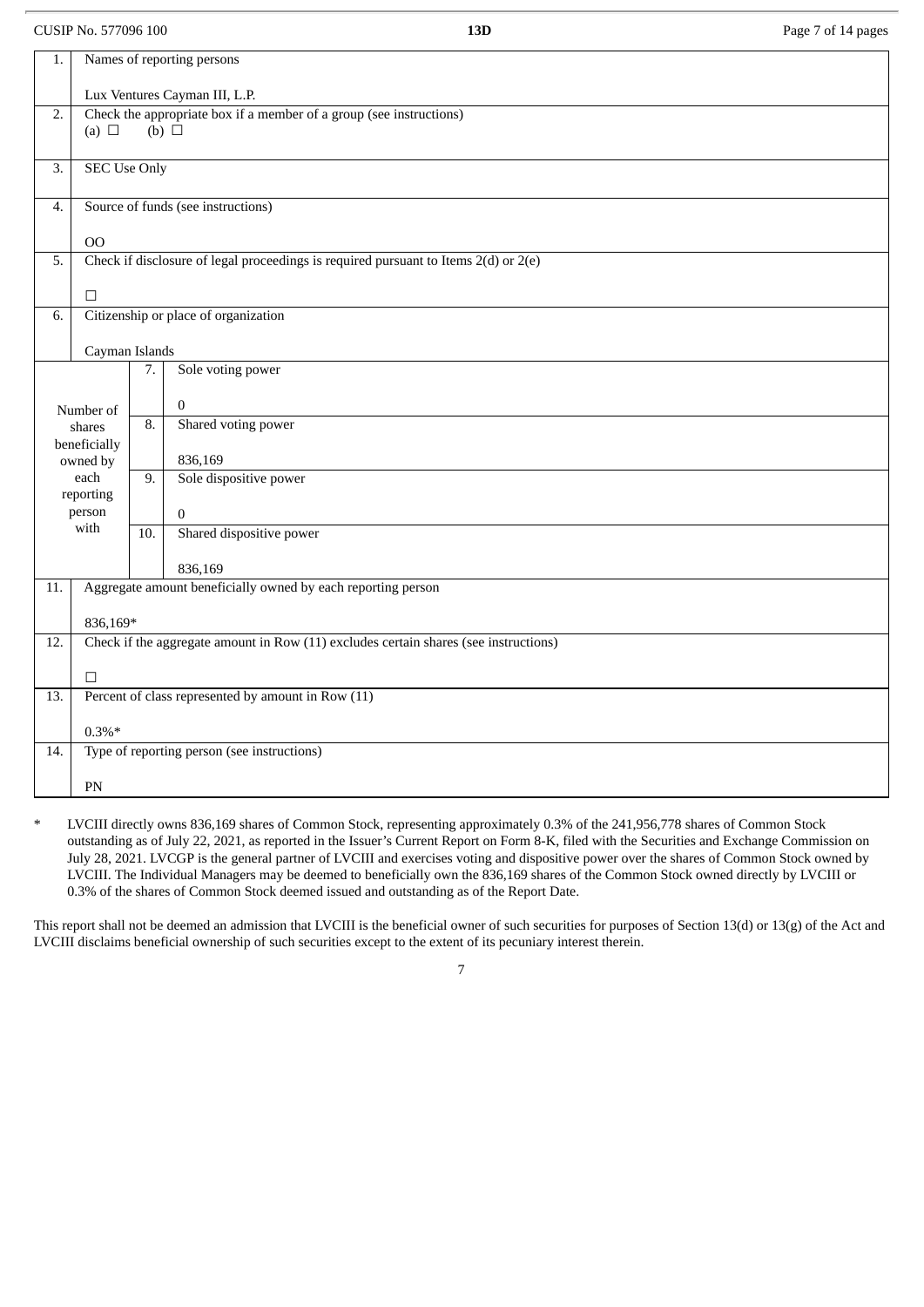CUSIP No. 577096 100 **13D** Page 8 of 14 pages

| 1.                                                                                           |                                    |                   | Names of reporting persons                                                              |
|----------------------------------------------------------------------------------------------|------------------------------------|-------------------|-----------------------------------------------------------------------------------------|
|                                                                                              | Peter Hébert                       |                   |                                                                                         |
| Check the appropriate box if a member of a group (see instructions)<br>2.<br>$(b)$ $\square$ |                                    |                   |                                                                                         |
|                                                                                              | (a) $\Box$                         |                   |                                                                                         |
| 3.                                                                                           | <b>SEC Use Only</b>                |                   |                                                                                         |
| 4.                                                                                           | Source of funds (see instructions) |                   |                                                                                         |
|                                                                                              | O <sub>O</sub>                     |                   |                                                                                         |
| 5.                                                                                           |                                    |                   | Check if disclosure of legal proceedings is required pursuant to Items $2(d)$ or $2(e)$ |
|                                                                                              | $\Box$                             |                   |                                                                                         |
| 6.                                                                                           |                                    |                   | Citizenship or place of organization                                                    |
|                                                                                              |                                    |                   | <b>United States of America</b>                                                         |
| Sole voting power<br>7.                                                                      |                                    |                   |                                                                                         |
|                                                                                              | Number of                          |                   | $\bf{0}$                                                                                |
|                                                                                              | shares                             |                   | Shared voting power                                                                     |
|                                                                                              | beneficially<br>owned by           |                   | 25,225,654*                                                                             |
|                                                                                              | each                               |                   | Sole dispositive power                                                                  |
|                                                                                              | reporting<br>person                |                   | $\overline{0}$                                                                          |
|                                                                                              | with                               | $\overline{10}$ . | Shared dispositive power                                                                |
|                                                                                              |                                    |                   | 25,225,654*                                                                             |
| 11.                                                                                          |                                    |                   | Aggregate amount beneficially owned by each reporting person                            |
|                                                                                              | 25,225,654*                        |                   |                                                                                         |
| 12.                                                                                          |                                    |                   | Check if the aggregate amount in Row (11) excludes certain shares (see instructions)    |
|                                                                                              | $\Box$                             |                   |                                                                                         |
| 13.                                                                                          |                                    |                   | Percent of class represented by amount in Row (11)                                      |
|                                                                                              | $10.4\%*$                          |                   |                                                                                         |
| 14.                                                                                          |                                    |                   | Type of reporting person (see instructions)                                             |
|                                                                                              | IN                                 |                   |                                                                                         |

Peter Hébert may be deemed to beneficially own, in the aggregate, 25,225,654 shares of Common Stock, representing approximately 10.4% of the 241,956,778 shares of Common Stock outstanding as of July 22, 2021, as reported in the Issuer's Current Report on Form 8-K, filed with the Securities and Exchange Commission on July 28, 2021. The number of shares of Common Stock reported as beneficially owned by Mr. Hébert are held by LVIII, LVIIISF, LCIO and LVCIII (collectively, the "LV Funds"). Mr. Hébert serves as one of two managing members of the LV Funds and may be deemed to beneficially own the 25,225,654 shares of Common Stock held by the LV Funds.

This report shall not be deemed an admission that Mr. Hébert is the beneficial owner of such securities for purposes of Section 13(d) or 13(g) of the Act and he disclaims beneficial ownership of such securities except to the extent of his pecuniary interest therein.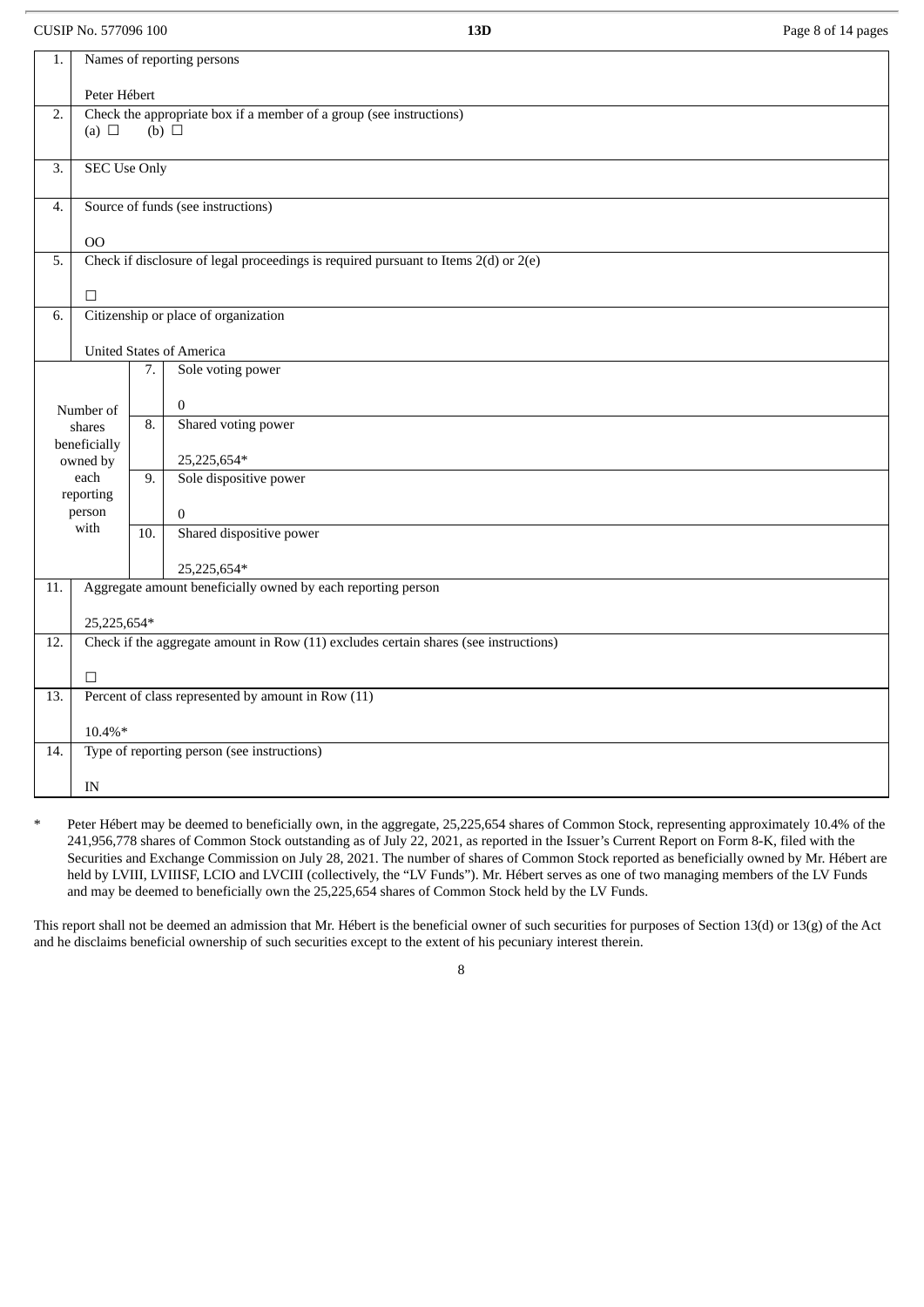CUSIP No. 577096 100 **13D** Page 9 of 14 pages

| 1.  |                                                                     |                  | Names of reporting persons                                                              |  |  |
|-----|---------------------------------------------------------------------|------------------|-----------------------------------------------------------------------------------------|--|--|
|     | Josh Wolfe                                                          |                  |                                                                                         |  |  |
| 2.  | Check the appropriate box if a member of a group (see instructions) |                  |                                                                                         |  |  |
|     | (a) $\Box$                                                          |                  | $(b)$ $\square$                                                                         |  |  |
|     |                                                                     |                  |                                                                                         |  |  |
| 3.  | <b>SEC Use Only</b>                                                 |                  |                                                                                         |  |  |
| 4.  | Source of funds (see instructions)                                  |                  |                                                                                         |  |  |
|     | O <sub>O</sub>                                                      |                  |                                                                                         |  |  |
| 5.  |                                                                     |                  | Check if disclosure of legal proceedings is required pursuant to Items $2(d)$ or $2(e)$ |  |  |
|     |                                                                     |                  |                                                                                         |  |  |
|     | $\Box$                                                              |                  |                                                                                         |  |  |
| 6.  |                                                                     |                  | Citizenship or place of organization                                                    |  |  |
|     |                                                                     |                  |                                                                                         |  |  |
|     |                                                                     |                  | <b>United States of America</b><br>Sole voting power                                    |  |  |
|     |                                                                     | 7.               |                                                                                         |  |  |
|     | Number of                                                           |                  | $\bf{0}$                                                                                |  |  |
|     | shares                                                              | $\overline{8}$ . | Shared voting power                                                                     |  |  |
|     | beneficially                                                        |                  |                                                                                         |  |  |
|     | owned by                                                            |                  | 25,225,654*                                                                             |  |  |
|     | each                                                                | 9.               | Sole dispositive power                                                                  |  |  |
|     | reporting<br>person                                                 |                  |                                                                                         |  |  |
|     | with                                                                |                  | $\boldsymbol{0}$<br>Shared dispositive power                                            |  |  |
|     |                                                                     | 10.              |                                                                                         |  |  |
|     |                                                                     |                  | 25,225,654*                                                                             |  |  |
| 11. |                                                                     |                  | Aggregate amount beneficially owned by each reporting person                            |  |  |
|     | 25,225,654*                                                         |                  |                                                                                         |  |  |
| 12. |                                                                     |                  | Check if the aggregate amount in Row (11) excludes certain shares (see instructions)    |  |  |
|     |                                                                     |                  |                                                                                         |  |  |
|     | $\Box$                                                              |                  |                                                                                         |  |  |
| 13. |                                                                     |                  | Percent of class represented by amount in Row (11)                                      |  |  |
|     | $10.4\%*$                                                           |                  |                                                                                         |  |  |
| 14. |                                                                     |                  | Type of reporting person (see instructions)                                             |  |  |
|     | IN                                                                  |                  |                                                                                         |  |  |
|     |                                                                     |                  |                                                                                         |  |  |

\* Josh Wolfe may be deemed to beneficially own, in the aggregate, 25,225,654 shares of Common Stock, representing approximately 10.4% of the 241,956,778 shares of Common Stock outstanding as of July 22, 2021, as reported in the Issuer's Current Report on Form 8-K, filed with the Securities and Exchange Commission on July 28, 2021. The number of shares of Common Stock reported as beneficially owned by Mr. Wolfe are held by the LV Funds. Mr. Wolfe serves as one of two managing members of the LV Funds and may be deemed to beneficially own the 25,225,654 shares of Common Stock held by the LV Funds.

This report shall not be deemed an admission that Mr. Wolfe is the beneficial owner of such securities for purposes of Section 13(d) or 13(g) of the Act and he disclaims beneficial ownership of such securities except to the extent of his pecuniary interest therein.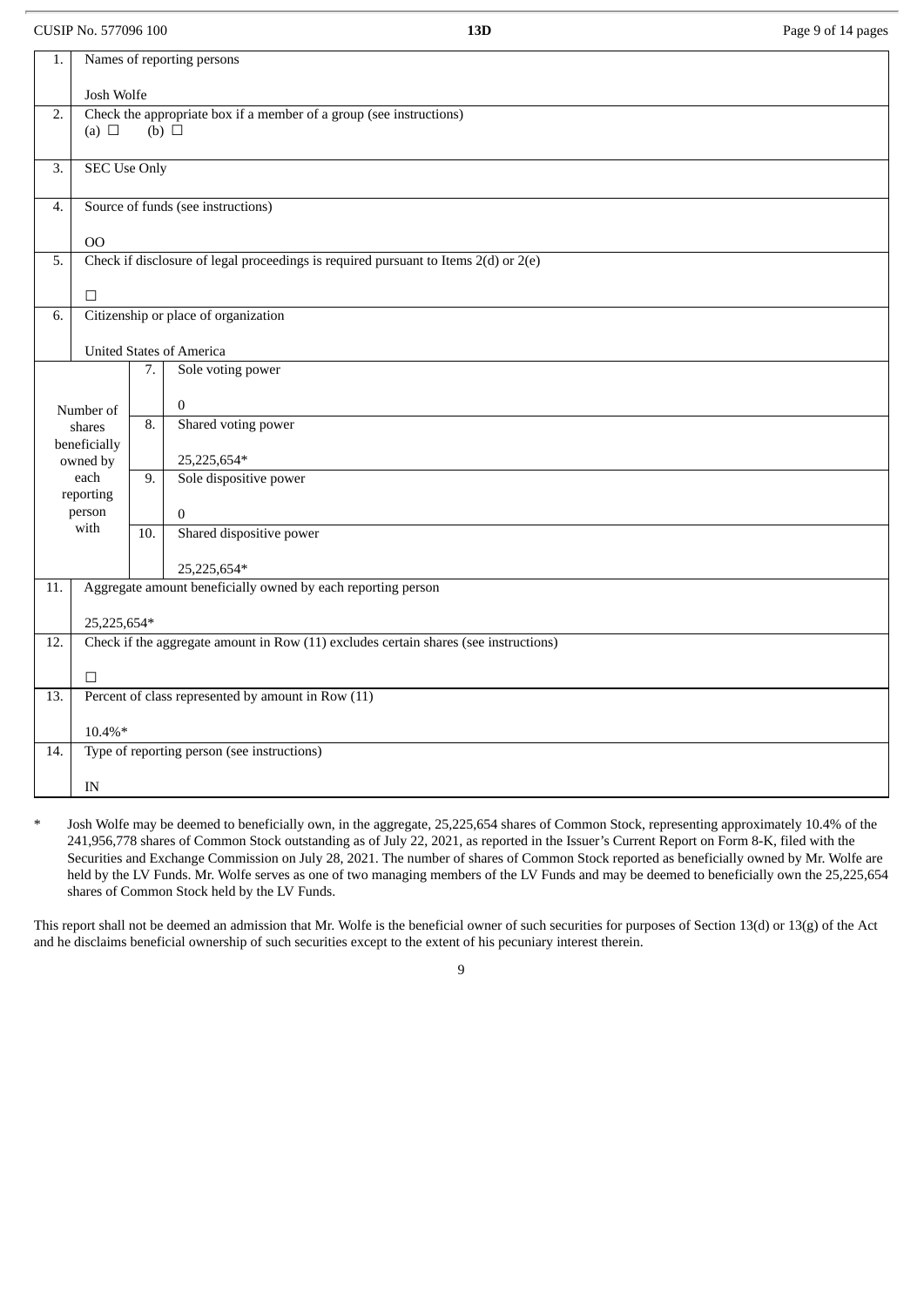# **Item 1. Security and Issuer.**

This Schedule 13D (this "Schedule 13D") relates to the Class A common stock, \$0.0001 par value per share (the "Common Stock"), of Matterport, Inc., a Delaware corporation (the "Issuer"). The principal executive offices of the Issuer are located at 352 East Java Drive, Sunnyvale, California 94089.

### **Item 2. Identity and Background.**

This Schedule 13D is being jointly filed by (i) Lux Ventures III, L.P. ("LVIII"), (ii) Lux Ventures III Special Founders Fund, L.P. ("LVIIISF"), (iii) Lux Venture Partners III, LLC ("LVPIII"), (iv) Lux Co-Invest Opportunities, L.P. ("LCIO"), (v) Lux Co-Invest Partners, LLC ("LCIP"), (vi) Lux Ventures Cayman III, L.P. ("LVCIII"), (vii) Lux Ventures Cayman Partners Cayman III, LLC ("LVCGP"), (viii) Peter Hébert, a member of the Issuer's board of directors (the "Board"), and (ix) Josh Wolfe. Each of the foregoing is referred to as a "Reporting Person" and collectively as the "Reporting Persons."

LVPIII is the general partner of each of LVIII and LVIIISF and exercises voting and dispositive power over the shares of Common Stock held by each of LVIII and LVIIISF. LCIP is the general partner of LCIO and exercises voting and dispositive power over the shares of Common Stock held by LCIO. LVCGP is the general partner of LVCIII and exercises voting and dispositive power over the shares of Common Stock held by LVCIII. This Schedule 13D relates to the shares of Common Stock directly owned by LVIII, LVIIISF, LCIO and LVCIII (the "LV Funds"). As a result of the foregoing, as of the date of this Schedule 13D, for purposes of Rule 13d-3 under the Securities Exchange Act of 1934, as amended, LVPIII may be deemed to beneficially own approximately 7.3% of the shares of the Issuer's Common Stock outstanding as of July 22, 2021, LCIP may be deemed to beneficially own approximately 2.8% of the shares of the Issuer's Common Stock outstanding as of July 22, 2021, LVCGP may be deemed to beneficially own approximately 0.3% of the shares of the Issuer's Common Stock outstanding as of July 22, 2021 and Messrs. Hébert and Wolfe may be deemed to beneficially own approximately 10.4% of the shares of the Issuer's Common Stock outstanding as of July 22, 2021, as reported in the Issuer's Current Report on Form 8-K, filed with the Securities and Exchange Commission on July 28, 2021.

The principal business address of the Reporting Persons is c/o Lux Capital Management, LLC, 920 Broadway, 11th Floor, New York, NY 10010.

The principal business of the Reporting Persons is investments and/or investment management. LVIII is a limited partnership organized under the laws of the State of Delaware. LVIIISF is a limited partnership organized under the laws of the State of Delaware. LVPIII is a limited liability company organized under the laws of the State of Delaware. LCIO is a limited partnership organized under the laws of the State of Delaware. LCIP is a limited liability company organized under the laws of the State of Delaware. LVCIII is a limited partnership organized under the laws of the State of Delaware. LVCGP is a limited liability company organized under the laws of The Cayman Islands. Each of Messrs. Hébert and Wolfe are United States citizens.

The Reporting Persons, nor, to the best knowledge of the foregoing, any of their controlling persons, have not been, during the last five years, convicted in a criminal proceeding (excluding traffic violations or similar misdemeanors).

The Reporting Persons, nor, to the best knowledge of the foregoing, any of their controlling persons, have not been, during the last five years, party to a civil proceeding of a judicial or administrative body of competent jurisdiction and as a result of such proceeding was or is subject to a judgment, decree or final order enjoining future violations of, prohibiting or mandating activities subject to, federal or state securities laws or finding any violation with respect to such laws.

# **Item 3. Source and Amount of Funds or Other Consideration.**

Funds for the purchase of the shares of Common Stock reported herein were derived from the capital contributions by the partners of the LV Funds and the available funds of such entities. A total of approximately \$26,014,129 was paid to acquire the shares of common stock and preferred stock of Legacy Matterport (as defined below), which were subsequently converted into the shares of Common Stock of the Issuer reported herein upon closing of the Merger (as defined below). A total of \$1,000,000 was paid to acquire 100,000 of the shares of Common Stock of the Issuer upon closing of the PIPE (as defined below).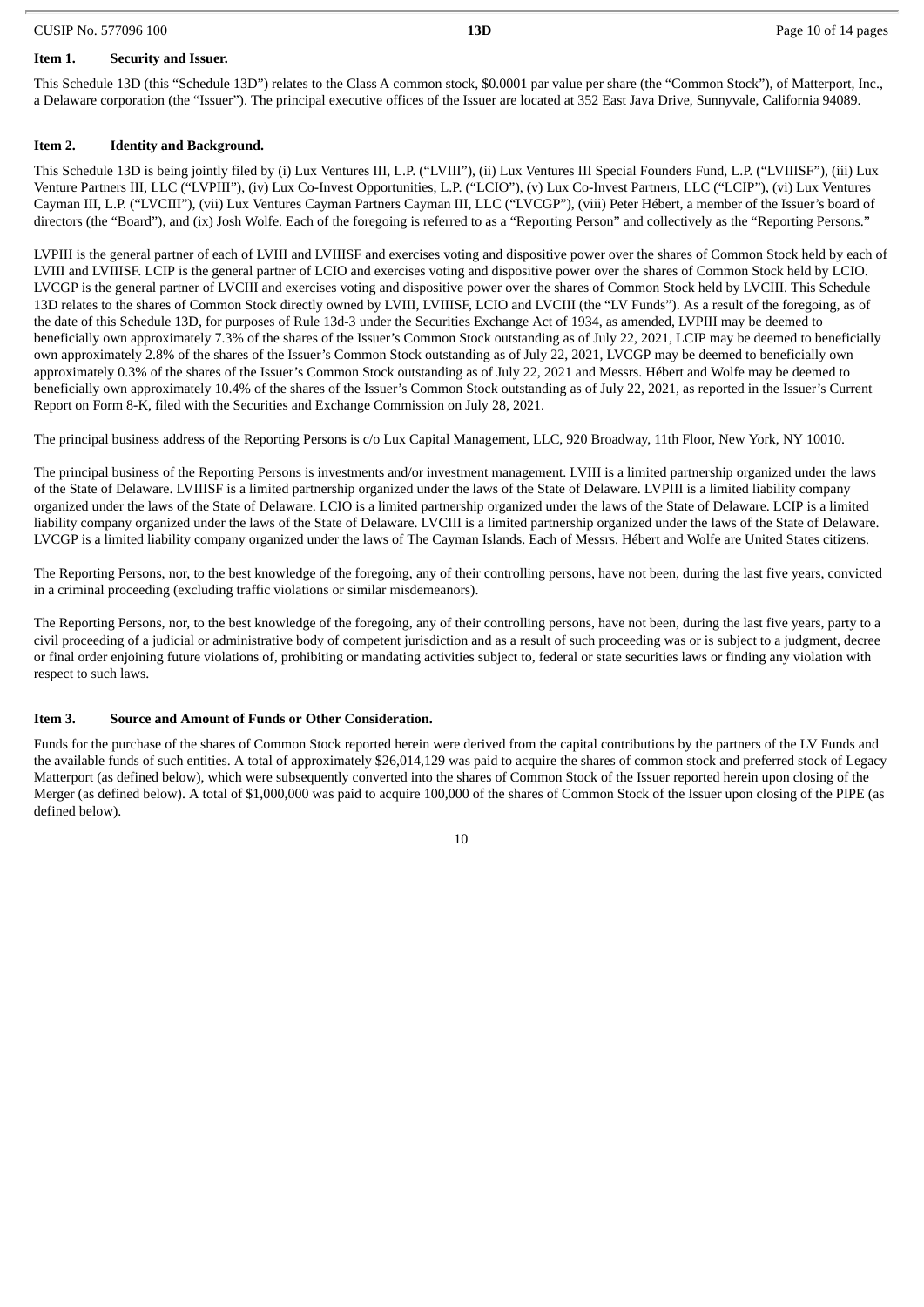#### CUSIP No. 577096 100 **13D** Page 11 of 14 pages

# **Item 4. Purpose of Transaction.**

The information set forth in Item 3 and Item 6 of this Schedule 13D is incorporated herein by reference.

Mr. Hébert is a member of the Board. In addition, Mr. Hébert, in his capacity as a director, may be entitled to receive cash compensation and equity compensation, including stock option or other equity awards, pursuant to the Issuer's incentive award plan, which became effective upon the completion of the Mergers (as defined below).

# *Business Combination*

On July 22, 2021, the Issuer completed its reverse merger with Gores Holdings VI, Inc. ("Gores") in accordance with the terms of the Agreement and Plan of Merger dated as of February 7, 2021, by and among Gores, Maker Merger Sub, In. ("First Merger Sub"), Maker Merger Sub II, LLC ("Second Merger Sub") and Matterport, Inc. ("Legacy Matterport"), pursuant to which, among other matters, First Merger Sub was merged with and into Legacy Matterport (the "First Merger"), with Legacy Matterport surviving and immediately following as part of the same overall transaction, Legacy Matterport merged with and into Second Merger Sub, with Second Merger Sub surviving as a wholly owned subsidiary of the Issuer (the "Second Merger" and, together with the First Merger, the "Mergers").

Prior to the Mergers, as a result of a series of private transactions with the Issuer, the LV Funds held an aggregate of 93,749 shares of common stock and an aggregate of 5,954,365 shares of preferred stock of Legacy Matterport. In connection with the Mergers, each share of Legacy Matterport common stock and preferred stock held by the Lux Funds was converted into an aggregate of 25,225,654 shares of Common Stock of the Issuer.

Concurrently with the closing of the Mergers, LCIO purchased 100,000 shares of Common Stock of the Issuer in a private placement (the "PIPE").

# *General*

The Reporting Persons hold the securities described in this Schedule 13D for investment purposes and intend to review the investments in the Issuer on a continuing basis. Any actions the Reporting Persons might undertake may be made at any time and from time to time without prior notice and will be dependent upon the Reporting Persons' review of numerous factors, including, but not limited to: an ongoing evaluation of the Issuer's business, financial condition, operations and prospects; price levels of the Issuer's securities; general market, industry and economic conditions; the relative attractiveness of alternative business and investment opportunities; and other future developments.

The Reporting Persons, subject to certain provisions of the law, may acquire additional securities of the Issuer, or retain or sell all or a portion of the securities then held, in the open market or in privately negotiated transactions. In addition, the Reporting Persons may engage in discussions with management, the board of directors, and stockholders of the Issuer and other relevant parties or encourage, cause or seek to cause the Issuer or such persons to consider or explore extraordinary corporate transactions, such as: a merger, reorganization or take-private transaction that could result in the de-listing or de-registration of the Common Stock; sales or acquisitions of assets or businesses; changes to the capitalization or dividend policy of the Issuer; or other material changes to the Issuer's business or corporate structure, including changes in management or the composition of the board of directors.

Other than as described above, the Reporting Persons do not currently have any plans or proposals that relate to, or would result in, any of the matters listed in Items 4(a)–(j) of Schedule 13D, although, depending on the factors discussed herein, the Reporting Persons may change their purpose or formulate different plans or proposals with respect thereto at any time.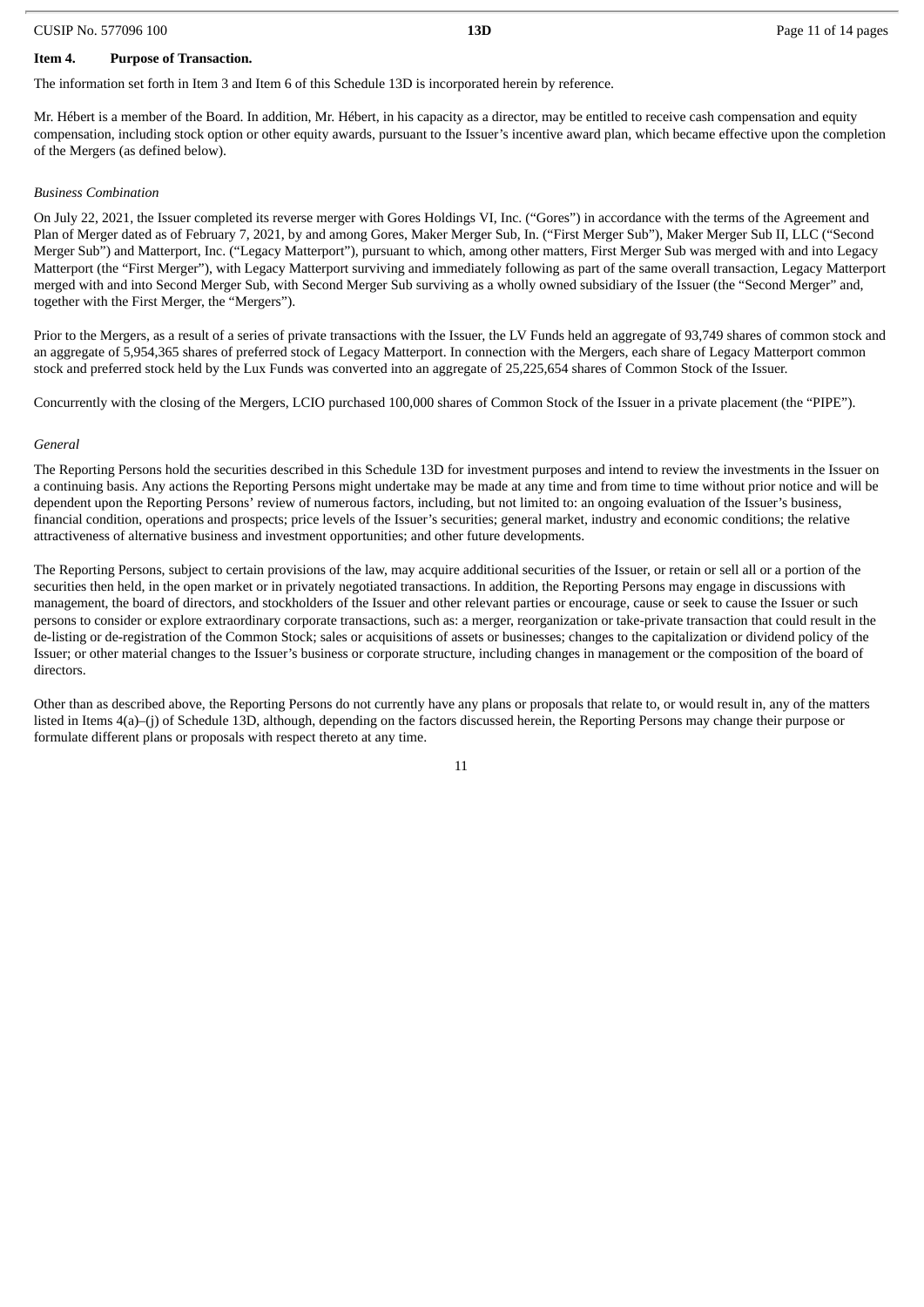#### CUSIP No. 577096 100 **13D** Page 12 of 14 pages

**Item 5. Interest in Securities of the Issuer.**

(a)-(b)

The information set forth in the cover pages and Item 4 of this Schedule 13D is incorporated herein by reference.

As a result of the Mergers and the PIPE, LVPIII may be deemed to beneficially own 17,632,932 shares of Common Stock, representing approximately 7.3% of the issued and outstanding shares of Common Stock deemed outstanding as of July 22, 2021, LVCGP may be deemed to beneficially own 836,169 shares of Common Stock, representing approximately 0.3% of the issued and outstanding shares of Common Stock deemed outstanding as of July 22, 2021, LCIO may be deemed to beneficially own 6,656,553 shares of Common Stock, representing approximately 2.8% of the issued and outstanding shares of Common Stock deemed outstanding as of July 22, 2021, and Messrs. Hebert and Wolfe, as the managing members of the LV Funds, may be deemed to beneficially own, in the aggregate, 25,125,654 shares of Common Stock held by the LV Funds, representing approximately 10.4% of the Issuer's issued and outstanding shares of Common Stock deemed outstanding as of July 22, 2021.

The aggregate percentage of Common Stock reported in this Item 5 and set forth in Row 13 of the cover pages filed herewith is calculated based upon 241,956,778 shares of Common Stock outstanding as of July 22, 2021, as reported in the Issuer's Current Report on Form 8-K, filed with the Securities and Exchange Commission on July 28, 2021.

(c) Except as set forth in this Schedule 13D, the Reporting Persons have not effected any transaction in the Common Stock, or securities convertible into, exercisable for or exchangeable for, shares of Common Stock in the last 60 days.

(d) None.

(e) Not Applicable.

#### **Item 6. Contracts, Arrangements, Understandings or Relationships With Respect to Securities of the Issuer.**

In connection with the closing of the Mergers, the Issuer, the Reporting Persons and certain other stockholders of the Issuer (the "RRA Holders") entered into an Amended and Restated Registration Rights Agreement, dated as of July 22, 2021 (the "Registration Rights Agreement"). Pursuant to the terms of the Registration Rights Agreement, the Issuer agreed to file a registration statement to register the resale of certain securities of the Issuer held by the RRA Holders within 30 days after the Closing Date. In addition, the RRA Holders are entitled to make up to six demands for registration, excluding short form demands, that the Issuer register shares of Common Stock held by these parties. The Registration Rights Agreement also provides customary "piggy-back" registration rights to the RRA Holders. The foregoing description of the Registration Rights Agreement is qualified in its entirety by reference to the full text of the Registration Rights Agreement, a copy of which is filed as Exhibit 99.1 hereto, and incorporated herein by reference.

Pursuant to the subscription agreement for the PIPE, LCIO has certain registration rights with respect to the shares of Common Stock acquired in the PIPE.

Other than the transactions described in this Item 6 and elsewhere throughout this Schedule 13D, there are no contracts, arrangements, understandings or relationships between the Reporting Persons and any other person, with respect to the Common Stock of the Issuer.

#### **Item 7. Material to Be Filed as Exhibits.**

| Exhibit | <b>Description</b>                                                                                                                                                                                                                                        |
|---------|-----------------------------------------------------------------------------------------------------------------------------------------------------------------------------------------------------------------------------------------------------------|
|         | Joint Filing Agreement.                                                                                                                                                                                                                                   |
|         | Amended and Restated Registration Rights Agreement, dated as of July 22, 2021, by and among the Issuer, Gores Sponsor VI LLC and<br>certain other parties named therein (Exhibit 10.1 of the Issuer's Current Report on Form 8-K filed on July 28, 2021). |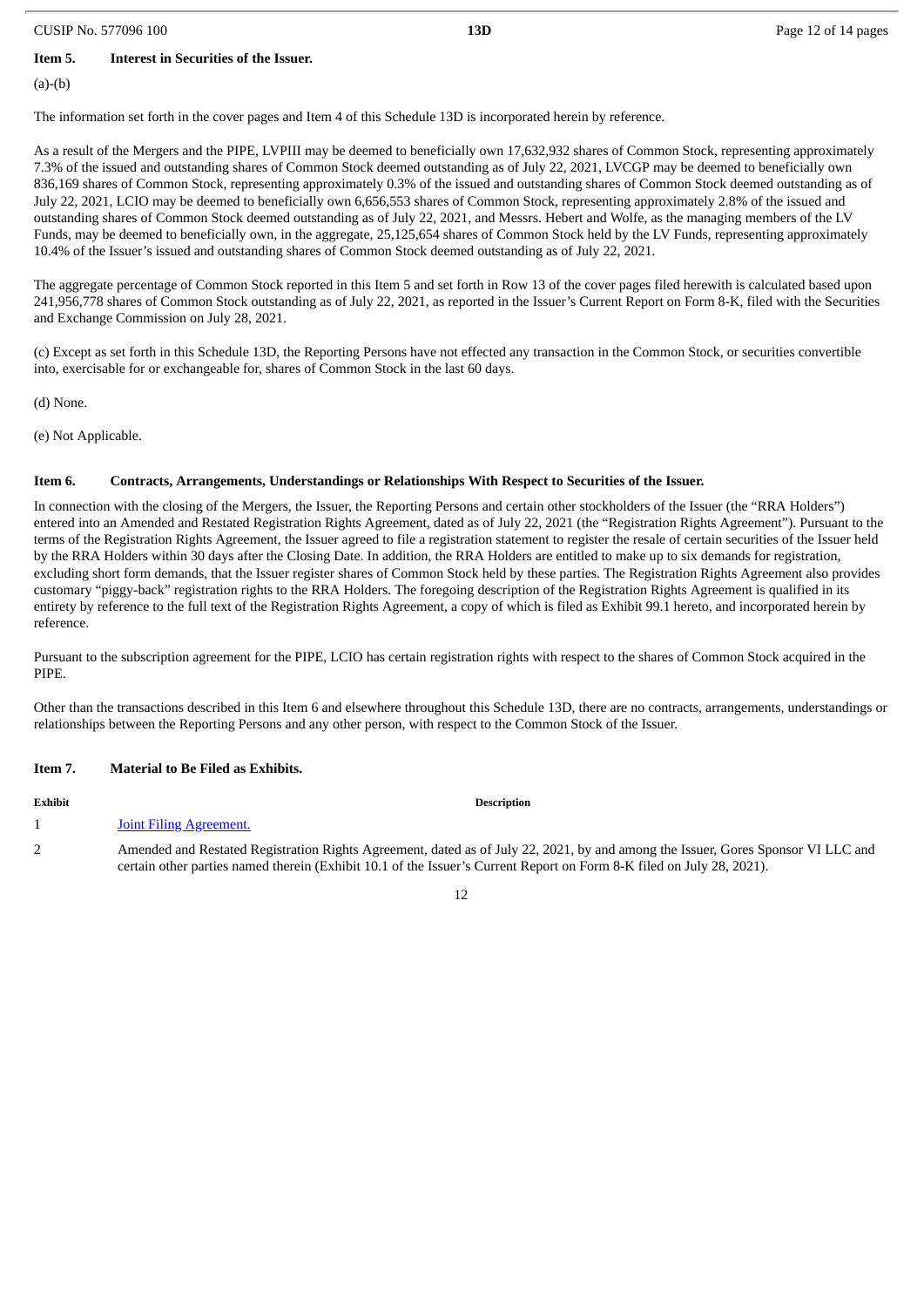# **SIGNATURES**

After reasonable inquiry and to the best of my knowledge and belief, I certify that the information set forth in this statement is true, complete and correct.

Date: August 2, 2021

#### **LUX VENTURES PARTNERS III, LLC**

By: /s/ Peter Hébert

Peter Hébert, Managing Member

#### **LUX VENTURES III, L.P.**

- By: LUX VENTURE PARTNERS III, LLC
- Its: General Partner
- By: /s/ Peter Hébert Peter Hébert, Managing Member

#### **LUX VENTURES III SPECIAL FOUNDERS FUND, L.P.**

- By: LUX VENTURE PARTNERS III, LLC
- Its: General Partner
- By: /s/ Peter Hébert Peter Hébert, Managing Member

# **LUX CO-INVEST PARTNERS, LLC**

By: /s/ Peter Hébert Peter Hébert, Managing Member

#### **LUX CO-INVEST OPPORTUNITIES, L.P.**

- By: LUX CO-INVEST PARTNERS, LLC
- Its: General Partner
- By: /s/ Peter Hébert Peter Hébert, Managing Member

# **LUX VENTURES CAYMAN PARTNERS CAYMAN III, LLC**

By: /s/ Peter Hébert

Peter Hébert, Managing Member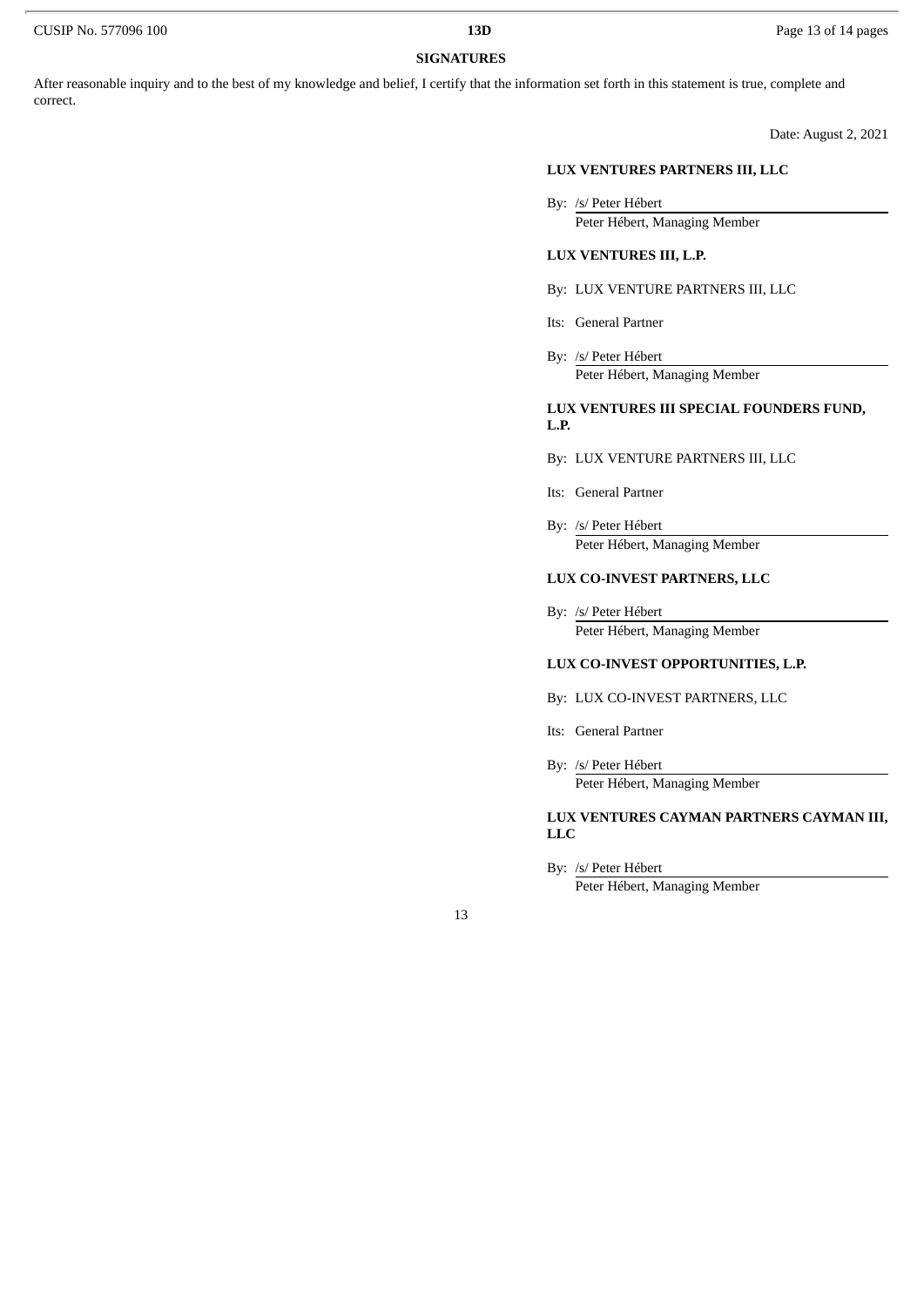# **LUX VENTURES CAYMAN III, L.P.**

By: LUX VENTURES CAYMAN PARTNERS CAYMAN III, LLC

Its: General Partner

By: /s/ Peter Hébert

Peter Hébert, Managing Member

/s/ Peter Hébert Peter Hébert

/s/ Josh Wolfe

Josh Wolfe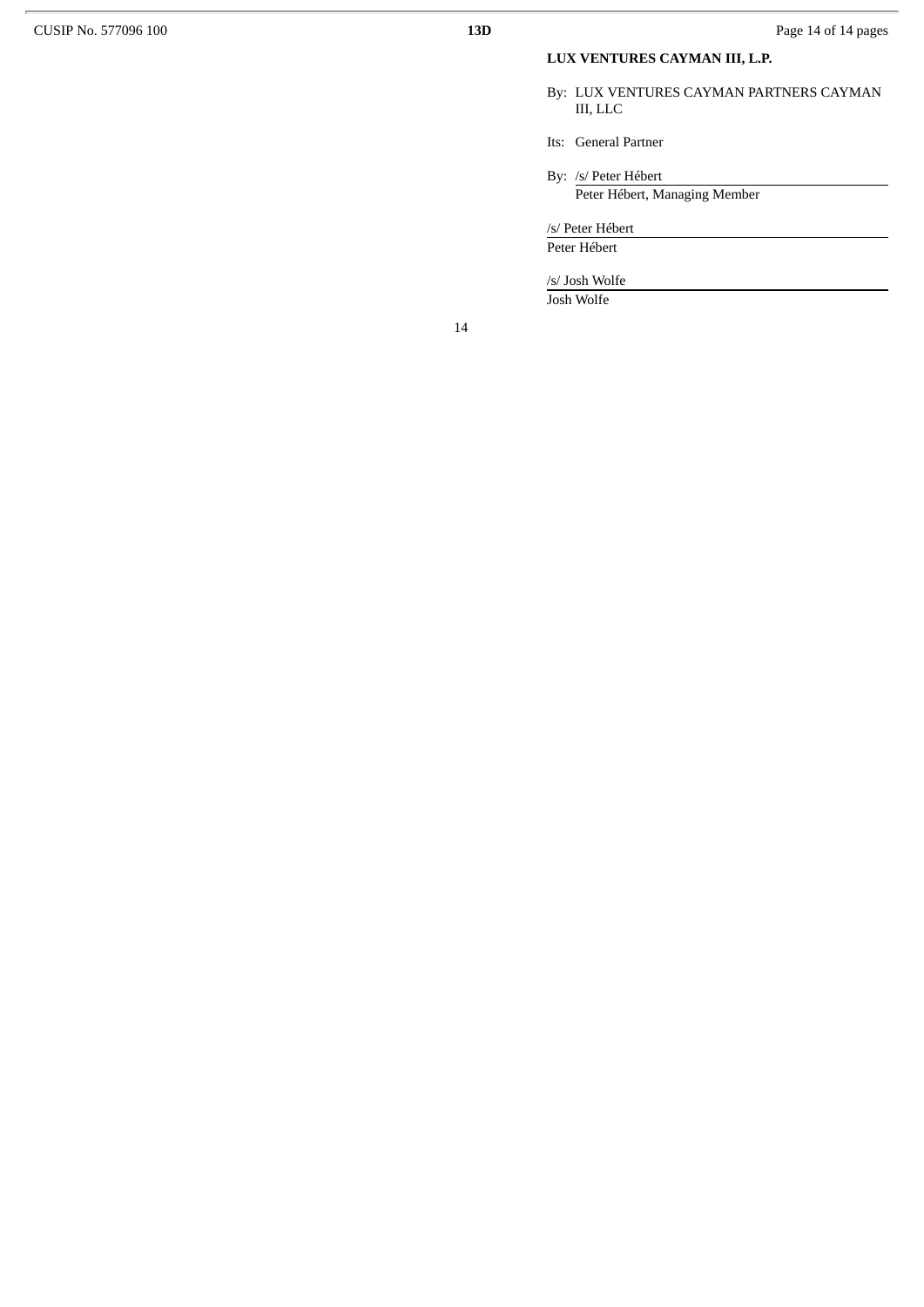#### **JOINT FILING AGREEMENT**

<span id="page-15-0"></span>In accordance with Rule 13d-1(k) under the Securities Exchange Act of 1934, as amended, the persons named below agree to the joint filing on behalf of them of a statement on Schedule 13D (including amendments thereto) with respect to the shares of Class A common stock, \$0.0001 par value per share, of Matterport, Inc., a Delaware corporation, and further agree that this Joint Filing Agreement be included as Exhibit 99.1 to such Schedule 13D. In evidence thereof, the undersigned hereby execute this agreement this 2nd day of August 2021.

Dated: August 2, 2021

### **LUX VENTURE PARTNERS III, LLC**

By: /s/ Peter Hébert Peter Hébert, Managing Member

### **LUX VENTURES III, L.P.**

- By: LUX VENTURE PARTNERS III, LLC Its: General Partner
- By: /s/ Peter Hébert Peter Hébert, Managing Member

#### **LUX VENTURES III SPECIAL FOUNDERS FUND, L.P.**

- By: LUX VENTURE PARTNERS III, LLC Its: General Partner
- By: /s/ Peter Hébert

Peter Hébert, Managing Member

# **LUX CO-INVEST PARTNERS, LLC**

By: /s/ Peter Hébert

Peter Hébert, Managing Member

#### **LUX CO-INVEST OPPORTUNITIES, L.P.**

By: LUX CO-INVEST PARTNERS, LLC

Its: General Partner

By: /s/ Peter Hébert

Peter Hébert, Managing Member